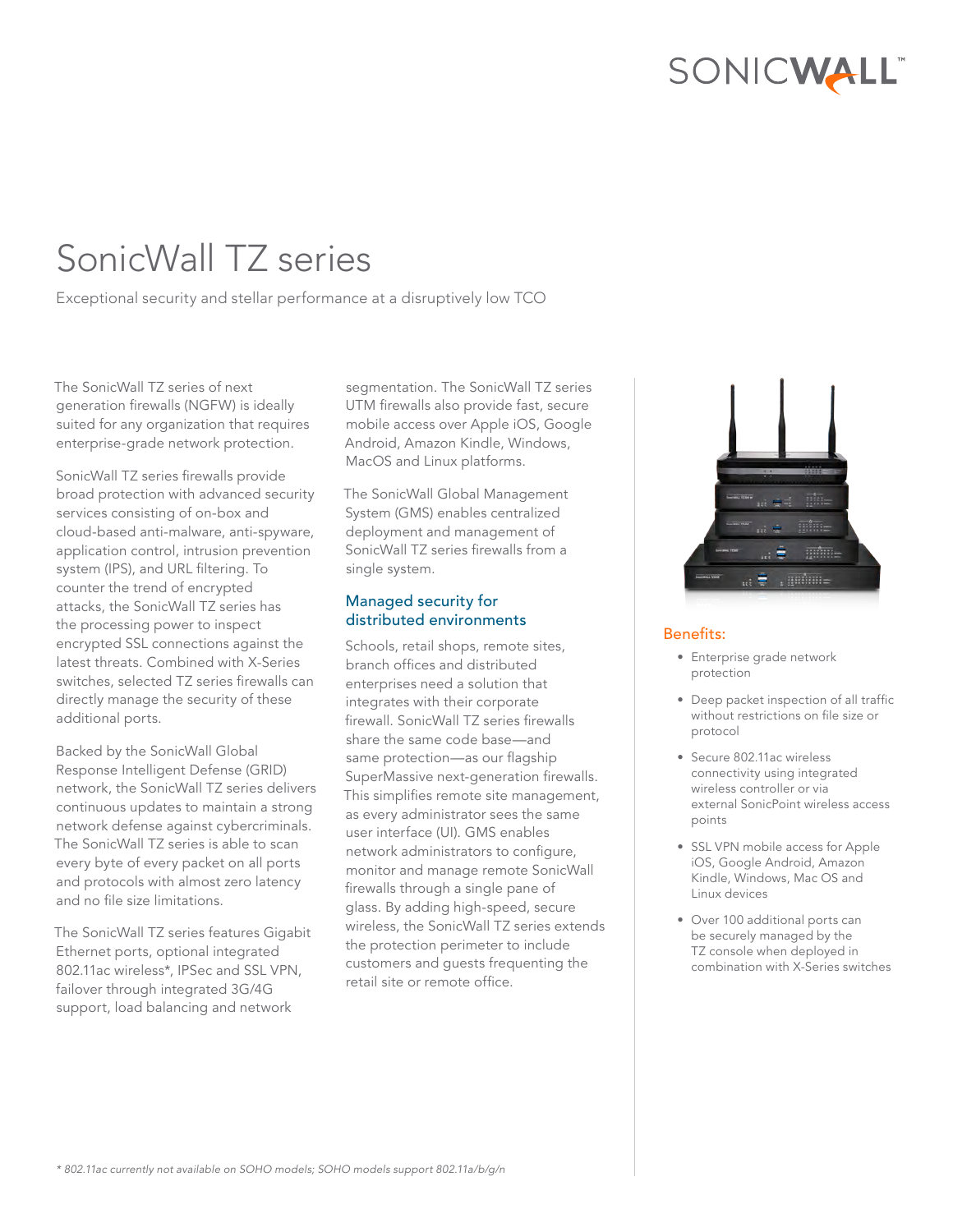## SonicWall TZ600 series

For emerging enterprises, retail and branch offices looking for security performance at a value price, the SonicWall TZ600 nextgeneration firewall secures networks with enterprise-class features and uncompromising performance.

| Specification           | TZ600 series |
|-------------------------|--------------|
| Firewall throughput     | 1.5 Gbps     |
| Full DPI throughput     | 500 Mbps     |
| Anti-malware throughput | 500 Mbps     |
| IPS throughput          | 1.1 Gbps     |
| <b>IMIX</b> throughput  | 900 Mbps     |
| Max DPI connections     | 125,000      |
| New connections/sec     | 12,000       |



# SonicWall TZ500 series

For growing branch offices and SMBs, the SonicWall TZ500 series delivers highly effective, no-compromise protection with network productivity and optional integrated 802.11ac dual-band wireless.

| Specification           | TZ500 series |
|-------------------------|--------------|
| Firewall throughput     | 1.4 Gbps     |
| Full DPI throughput     | 400 Mbps     |
| Anti-malware throughput | 400 Mbps     |
| IPS throughput          | 1.0 Gbps     |
| IMIX throughput         | 700 Mbps     |
| Max DPI connections     | 100,000      |
| New connections/sec     | 8,000        |



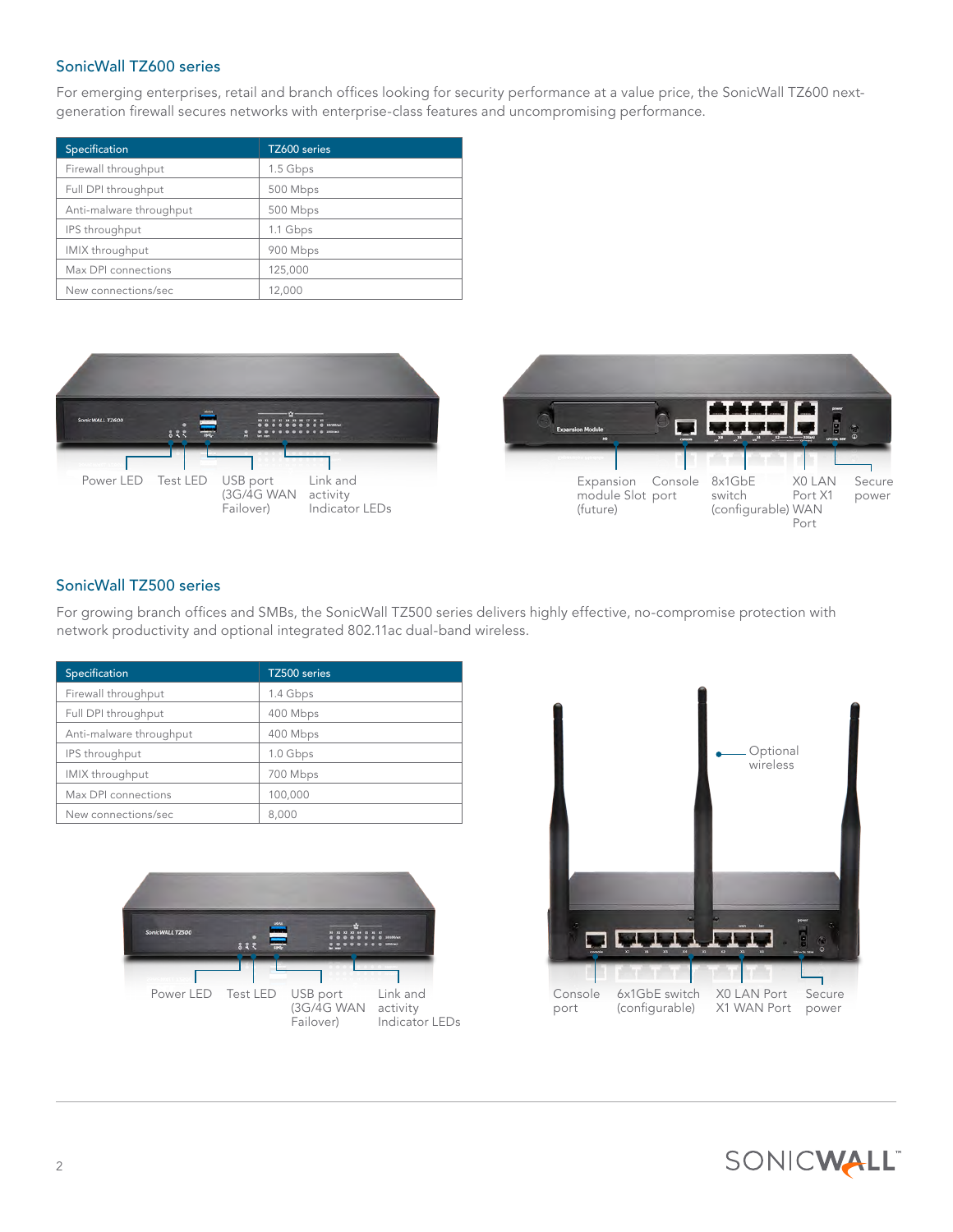#### SonicWall TZ400 series

For small business, retail and branch office locations, the SonicWall TZ400 series delivers enterprise-grade protection. Flexible wireless deployment is available with either external SonicPoint Access points or 802.11ac wireless integrated into the unit.

| Specification           | TZ400 series |
|-------------------------|--------------|
| Firewall throughput     | 1.3 Gbps     |
| Full DPI throughput     | 300 Mbps     |
| Anti-malware throughput | 300 Mbps     |
| IPS throughput          | 900 Mbps     |
| IMIX throughput         | 500 Mbps     |
| Max DPI connections     | 90,000       |
| New connections/sec     | 6.000        |





#### SonicWall TZ300 series

The SonicWall TZ300 series offers an all-in-one solution that protects networks from attack. Unlike consumer grade products, the SonicWall TZ300 series firewall combines effective intrusion prevention, anti-malware and content/URL filtering with optional 802.11ac integrated wireless and broadest secure mobile platforms support for laptops, smartphones and tablets.

| Specification           | TZ300 series |
|-------------------------|--------------|
| Firewall throughput     | 750 Mbps     |
| Full DPI throughput     | 100 Mbps     |
| Anti-malware throughput | 100 Mbps     |
| IPS throughput          | 300 Mbps     |
| IMIX throughput         | 200 Mbps     |
| Max DPI connections     | 50,000       |
| New connections/sec     | 5,000        |





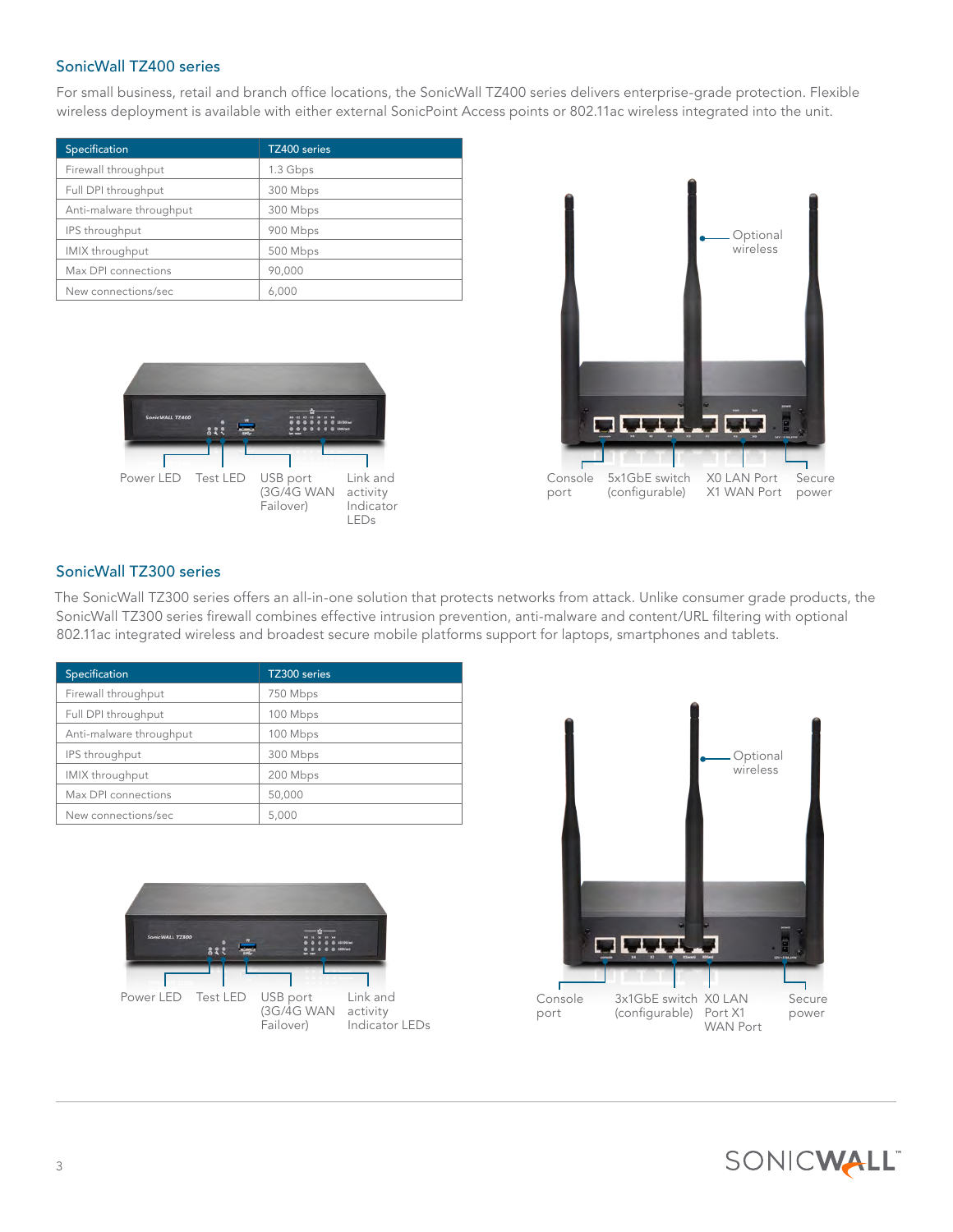#### Features

| <b>RFDPI</b> engine                                        |                                                                                                                                                                                                                                                                                                                                                    |  |
|------------------------------------------------------------|----------------------------------------------------------------------------------------------------------------------------------------------------------------------------------------------------------------------------------------------------------------------------------------------------------------------------------------------------|--|
| Feature                                                    | Description                                                                                                                                                                                                                                                                                                                                        |  |
| Reassembly-Free Deep Packet Inspection                     | This high-performance, proprietary and patented inspection engine performs stream based bi-directional traffic<br>analysis, without proxying or buffering, to uncover intrusion attempts, malware and identify application traffic<br>regardless of port.                                                                                          |  |
| Bi-directional inspection                                  | Scans for threats in both inbound and outbound traffic simultaneously to ensure that the network is not used to<br>distribute malware, and does not become a launch platform for attacks in case an infected machine is brought inside.                                                                                                            |  |
| Single-pass inspection                                     | A single-pass DPI architecture simultaneously scans for malware, intrusions and application identification, drastically<br>reducing DPI latency and ensuring that all threat information is correlated in a single architecture.                                                                                                                   |  |
| Stream-based inspection                                    | Proxy-less and non-buffering inspection technology provides ultra-low latency performance for deep packet<br>inspection of simultaneous network streams without introducing file and stream size limitations, and can be applied<br>on common protocols as well as raw TCP streams.                                                                |  |
| <b>Capture Advanced Threat Protection</b>                  |                                                                                                                                                                                                                                                                                                                                                    |  |
| Multi-Engine Sandboxing                                    | The multi-engine sandbox platform, which includes virtualized sandboxing, full system emulation, and hypervisor<br>level analysis technology, executes suspicious code and analyzes behavior, providing comprehensive visibility to<br>malicious activity                                                                                          |  |
| Broad File Type Analysis                                   | Supports analysis of a broad range of file types, including executable programs (PE), DLL, PDFs, MS Office<br>documents, archives, JAR, and APK plus multiple operating systems including Windows, Android, Mac OSX and<br>multi-browser environments.                                                                                             |  |
| Rapid Deployment of Signatures                             | When a file is identified as malicious, a signature is immediately deployed to firewalls with SonicWALL Capture<br>subscriptions and GRID Gateway Anti-Virus and IPS signature databases and the URL, IP and domain reputation<br>databases within 48 hours.                                                                                       |  |
| <b>Block Until Verdict</b>                                 | To prevent potentially malicious files from entering the network, files sent to the cloud for analysis can be held at the<br>gateway until a verdict is determined.                                                                                                                                                                                |  |
| Intrusion prevention                                       |                                                                                                                                                                                                                                                                                                                                                    |  |
| Feature                                                    | Description                                                                                                                                                                                                                                                                                                                                        |  |
| Countermeasure-based protection                            | Tightly integrated intrusion prevention system (IPS) leverages signatures and other countermeasures to scan packet<br>payloads for vulnerabilities and exploits, covering a broad spectrum of attacks and vulnerabilities.                                                                                                                         |  |
| Automatic signature updates                                | The SonicWall Threat Research Team continuously researches and deploys updates to an extensive list of IPS<br>countermeasures that covers more than 50 attack categories. The new updates take immediate effect without any<br>reboot or service interruption required.                                                                            |  |
| Intra-zone IPS protection                                  | Bolsters internal security by segmenting the network into multiple security zones with intrusion prevention, preventing<br>threats from propagating across the zone boundaries.                                                                                                                                                                    |  |
| Botnet command and control (CnC) detection<br>and blocking | Identifies and blocks command and control traffic originating from bots on the local network to IPs and domains that<br>are identified as propagating malware or are known CnC points.                                                                                                                                                             |  |
| Protocol abuse/anomaly                                     | Identifies and blocks attacks that abuse protocols in an attempt to sneak past the IPS.                                                                                                                                                                                                                                                            |  |
| Zero-day protection                                        | Protects the network against zero-day attacks with constant updates against the latest exploit methods and<br>techniques that cover thousands of individual exploits.                                                                                                                                                                              |  |
| Anti-evasion technology                                    | Extensive stream normalization, decoding and other techniques ensure that threats do not enter the network<br>undetected by utilizing evasion techniques in Layers 2-7.                                                                                                                                                                            |  |
| Threat prevention                                          |                                                                                                                                                                                                                                                                                                                                                    |  |
| Feature                                                    | Description                                                                                                                                                                                                                                                                                                                                        |  |
| Gateway anti-malware                                       | The RFDPI engine scans all inbound, outbound and intra-zone traffic for viruses, Trojans, key loggers and other<br>malware in files of unlimited length and size across all ports and TCP streams.                                                                                                                                                 |  |
| CloudAV malware protection                                 | A continuously updated database of over 17 million threat signatures resides in the SonicWall cloud servers and is<br>referenced to augment the capabilities of the onboard signature database, providing RFDPI with extensive coverage<br>of threats.                                                                                             |  |
| Around-the-clock security updates                          | New threat updates are automatically pushed to firewalls in the field with active security services, and take effect<br>immediately without reboots or interruptions.                                                                                                                                                                              |  |
| SSL decryption and inspection                              | Decrypts and inspects SSL traffic on the fly, without proxying, for malware, intrusions and data leakage, and applies<br>application, URL and content control policies in order to protect against threats hidden in SSL encrypted traffic<br>Included with security subscriptions for all models except SOHO. Sold as a separate license on SOHO. |  |
| Bi-directional raw TCP inspection                          | The RFDPI engine is capable of scanning raw TCP streams on any port bi-directionally preventing attacks that they to<br>sneak by outdated security systems that focus on securing a few well-known ports.                                                                                                                                          |  |
| Extensive protocol support                                 | Identifies common protocols such as HTTP/S, FTP, SMTP, SMBv1/v2 and others, which do not send data in raw TCP,<br>and decodes payloads for malware inspection, even if they do not run on standard, well-known ports.                                                                                                                              |  |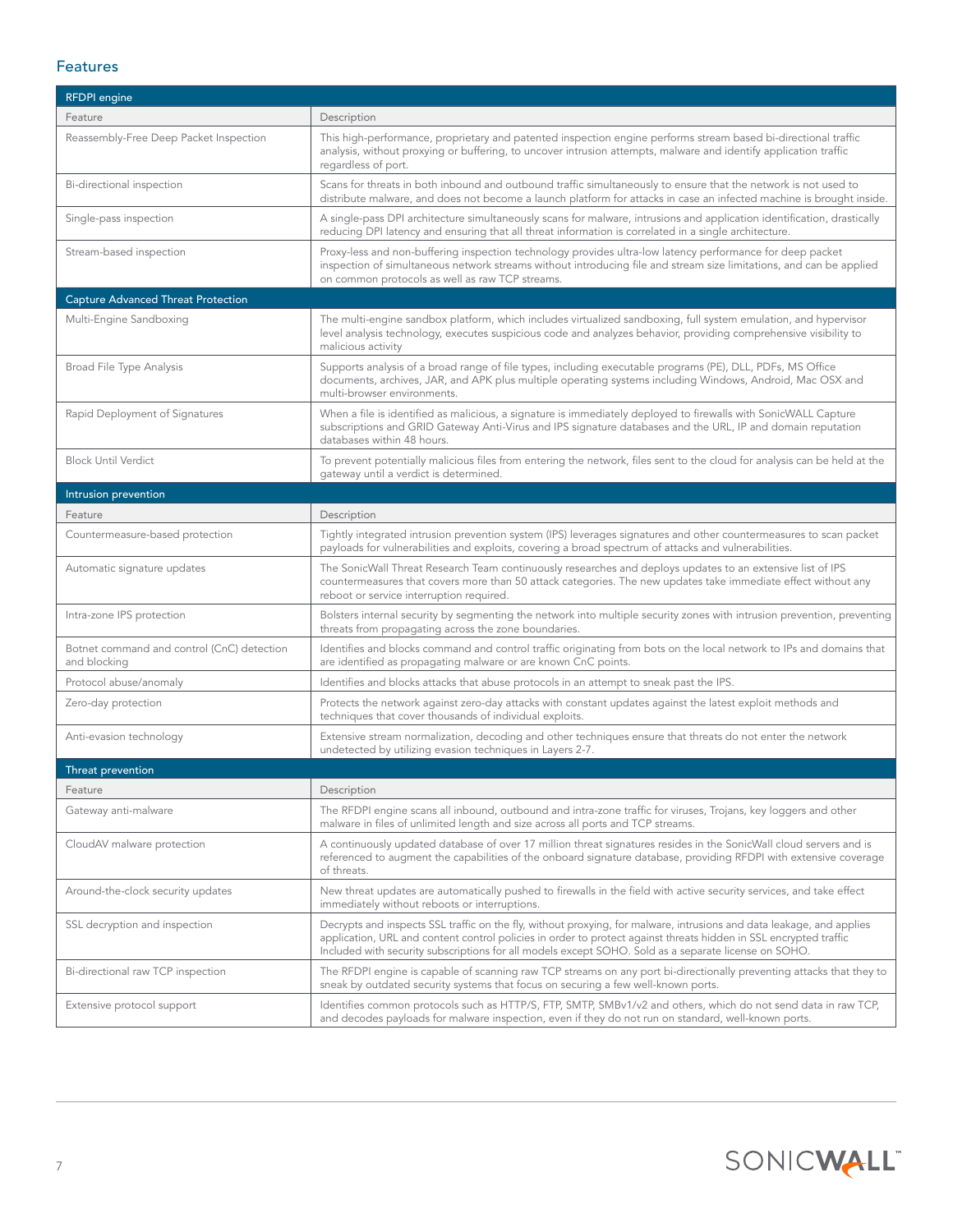| Application intelligence and control         |                                                                                                                                                                                                                                                                                                                      |  |
|----------------------------------------------|----------------------------------------------------------------------------------------------------------------------------------------------------------------------------------------------------------------------------------------------------------------------------------------------------------------------|--|
| Feature                                      | Description                                                                                                                                                                                                                                                                                                          |  |
| Application control                          | Control applications, or individual application features, that are identified by the RFDPI engine against a continuously<br>expanding database of over 3,500 application signatures, to increase network security and enhance network<br>productivity.                                                               |  |
| Custom application identification            | Control custom applications by creating signatures based on specific parameters or patterns unique to an application<br>in its network communications, in order to gain further control over the network.                                                                                                            |  |
| Application bandwidth management             | Granularly allocate and regulate available bandwidth for critical applications or application categories while inhibiting<br>nonessential application traffic.                                                                                                                                                       |  |
| Granular control                             | Control applications, or specific components of an application, based on schedules, user groups, exclusion lists and a<br>range of actions with full SSO user identification through LDAP/AD/Terminal Services/Citrix integration.                                                                                   |  |
| <b>Content filtering</b>                     |                                                                                                                                                                                                                                                                                                                      |  |
| Feature                                      | Description                                                                                                                                                                                                                                                                                                          |  |
| Inside/outside content filtering             | Enforce acceptable use policies and block access to websites containing information or images that are objectionable<br>or unproductive with Content Filtering Service. Extend policy enforcement to block internet content for devices<br>located outside the firewall perimeter with the Content Filtering Client. |  |
| Granular controls                            | Block content using the predefined categories or any combination of categories. Filtering can be scheduled by time<br>of day, such as during school or business hours, and applied to individual users or groups.                                                                                                    |  |
| YouTube for Schools                          | Enable teachers to choose from hundreds of thousands of free educational videos from YouTube EDU that are<br>organized by subject and grade and align with common educational standards.                                                                                                                             |  |
| Web caching                                  | URL ratings are cached locally on the SonicWall firewall so that the response time for subsequent access to frequently<br>visited sites is only a fraction of a second.                                                                                                                                              |  |
| Enforced anti-virus and anti-spyware         |                                                                                                                                                                                                                                                                                                                      |  |
| Feature                                      | Description                                                                                                                                                                                                                                                                                                          |  |
| Multi-layered protection                     | Utilize the firewall capabilities as the first layer of defense at the perimeter, coupled with endpoint protection to<br>block, viruses entering network through laptops, thumb drives and other unprotected systems.                                                                                                |  |
| Automated enforcement option                 | Ensure every computer accessing the network has the most recent version of anti-virus and anti-spyware signatures<br>installed and active, eliminating the costs commonly associated with desktop anti-virus and anti-spyware<br>management.                                                                         |  |
| Automated deployment and installation option | Machine-by-machine deployment and installation of anti-virus and anti-spyware clients is automatic across the<br>network, minimizing administrative overhead.                                                                                                                                                        |  |
| Always on, automatic virus protection        | Frequent anti-virus and anti-spyware updates are delivered transparently to all desktops and file servers to improve<br>end user productivity and decrease security management.                                                                                                                                      |  |
| Spyware protection                           | Powerful spyware protection scans and blocks the installation of a comprehensive array of spyware programs on<br>desktops and laptops before they transmit confidential data, providing greater desktop security and performance.                                                                                    |  |
| Firewall and networking                      |                                                                                                                                                                                                                                                                                                                      |  |
| Feature                                      | Description                                                                                                                                                                                                                                                                                                          |  |
| Stateful packet inspection                   | All network traffic is inspected, analyzed and brought into compliance with firewall access policies.                                                                                                                                                                                                                |  |
| DDoS/DoS attack protection                   | SYN Flood protection provides a defense against DOS attacks using both Layer 3 SYN proxy and Layer 2 SYN<br>blacklisting technologies. Additionally, it provides the ability to protect against DOS/DDoS through UDP/ICMP flood<br>protection and connection rate limiting.                                          |  |
| Flexible deployment options                  | The SonicWall TZ Series can be deployed in traditional NAT, Layer 2 Bridge, Wire Mode and Network Tap modes.                                                                                                                                                                                                         |  |
| IPv6 support                                 | Internet Protocol version 6 (IPv6) is in its early stages to replace IPv4. With the latest SonicOS, the hardware will<br>support filtering implementations.                                                                                                                                                          |  |
| X-Series switch integration                  | Manage security settings of additional ports, including POE and POE+, under a single pane of glass using TZ series<br>dashboard with X series switch (not available with the SOHO model)                                                                                                                             |  |
| High availability                            | SonicWall TZ500 and SonicWall TZ600 models support high availability with Active/Standby with<br>state synchronization. SonicWall TZ300 and SonicWall TZ400 models support high availability without Active/Standby<br>synchronization. There is no high availability on SonicWall SOHO models.                      |  |
| Wireless Network Security                    | IEEE 802.11ac wireless technology can deliver up to 1.3 Gbps of wireless throughput with greater range and<br>reliability. Available on SonicWall TZ600 through SonicWall TZ300 models. Optional 802.11 a/b/g/n is available on<br>SonicWall SOHO models.                                                            |  |
| Management and reporting                     |                                                                                                                                                                                                                                                                                                                      |  |
| Feature                                      | Description                                                                                                                                                                                                                                                                                                          |  |
| Global Management System                     | SonicWall GMS monitors, configures and reports on multiple SonicWall appliances and X-Series switches through a<br>single management console with an intuitive interface to reduce management costs and complexity.                                                                                                  |  |
| Powerful, single device management           | An intuitive, web-based interface allows quick and convenient configuration. Also, a comprehensive command line<br>interface and support for SNMPv2/3.                                                                                                                                                               |  |
| IPFIX/NetFlow application flow reporting     | Exports application traffic analytics and usage data through IPFIX or NetFlow protocols for real-time and historical<br>monitoring and reporting with tools such as SonicWall Scrutinizer or other tools that support IPFIX and NetFlow with<br>extensions.                                                          |  |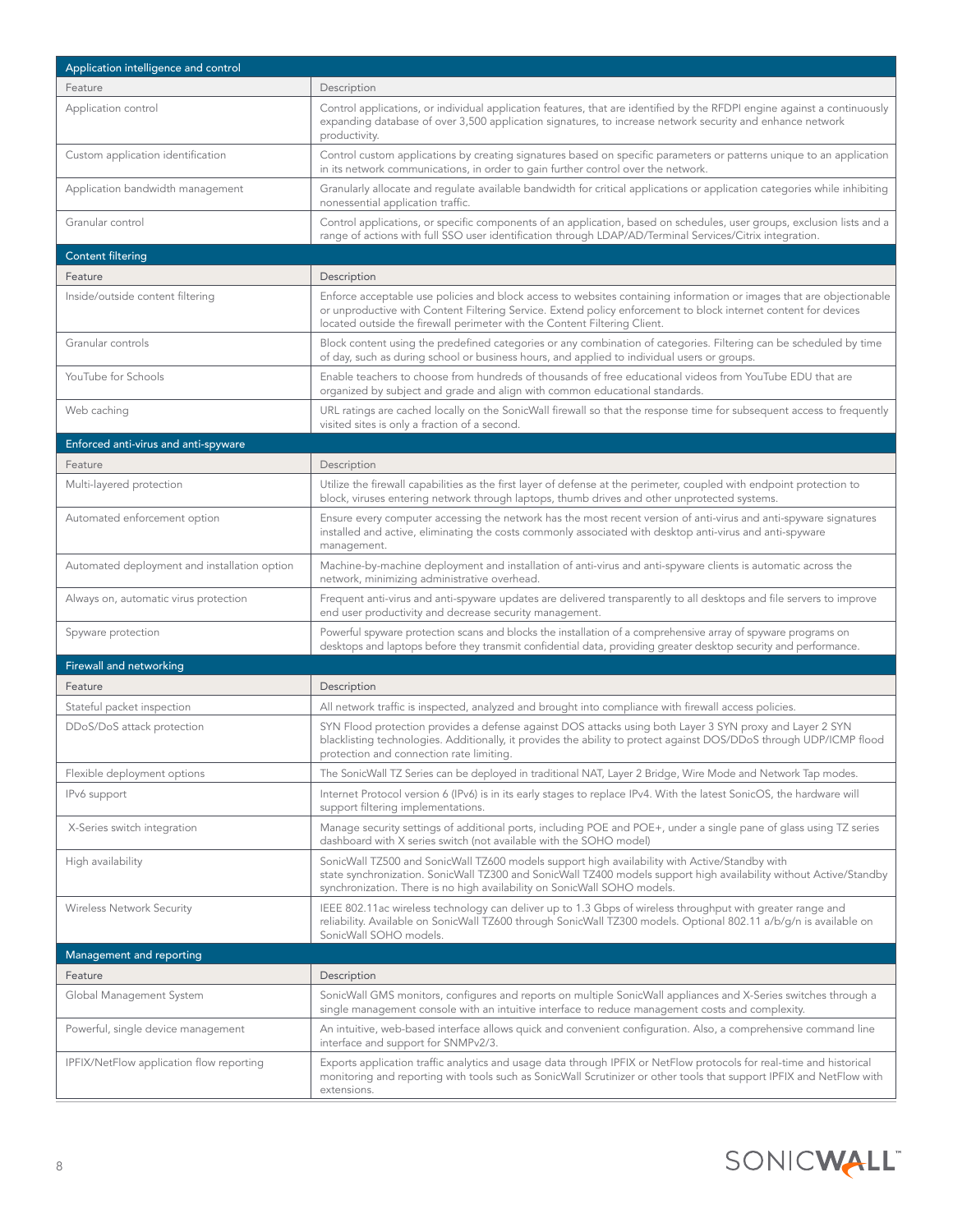| <b>Virtual Private Networking</b>       |                                                                                                                                                                                                                                                |
|-----------------------------------------|------------------------------------------------------------------------------------------------------------------------------------------------------------------------------------------------------------------------------------------------|
| Feature                                 | Description                                                                                                                                                                                                                                    |
| IPSec VPN for site-to-site connectivity | High-performance IPSec VPN allows the SonicWall TZ Series to act as a VPN concentrator for thousands of other<br>large sites, branch offices or home offices.                                                                                  |
| SSL VPN or IPSec client remote access   | Utilizes clientless SSL VPN technology or an easy-to-manage IPSec client for easy access to email, files, computers,<br>intranet sites and applications from a variety of platforms.                                                           |
| Redundant VPN gateway                   | When using multiple WANs, a primary and secondary VPN can be configured to allow seamless automatic failover<br>and failback of all VPN sessions.                                                                                              |
| Route-based VPN                         | The ability to perform dynamic routing over VPN links ensures continuous uptime in the event of a temporary VPN<br>tunnel failure, by seamlessly re-routing traffic between endpoints through alternate routes.                                |
| Content/context awareness               |                                                                                                                                                                                                                                                |
| Feature                                 | Description                                                                                                                                                                                                                                    |
| User activity tracking                  | User identification and activity are made available through seamless AD/LDAP/Citrix1/TerminalServices SSO<br>integration combined with extensive information obtained through DPI.                                                             |
| GeolP country traffic identification    | Identifies and controls network traffic going to or coming from specific countries to either protect against attacks from<br>known or suspected origins of threat activity, or to investigate suspicious traffic originating from the network. |
| Regular expression DPI filtering        | Prevents data leakage by identifying and controlling content crossing the network through regular<br>expression matching.                                                                                                                      |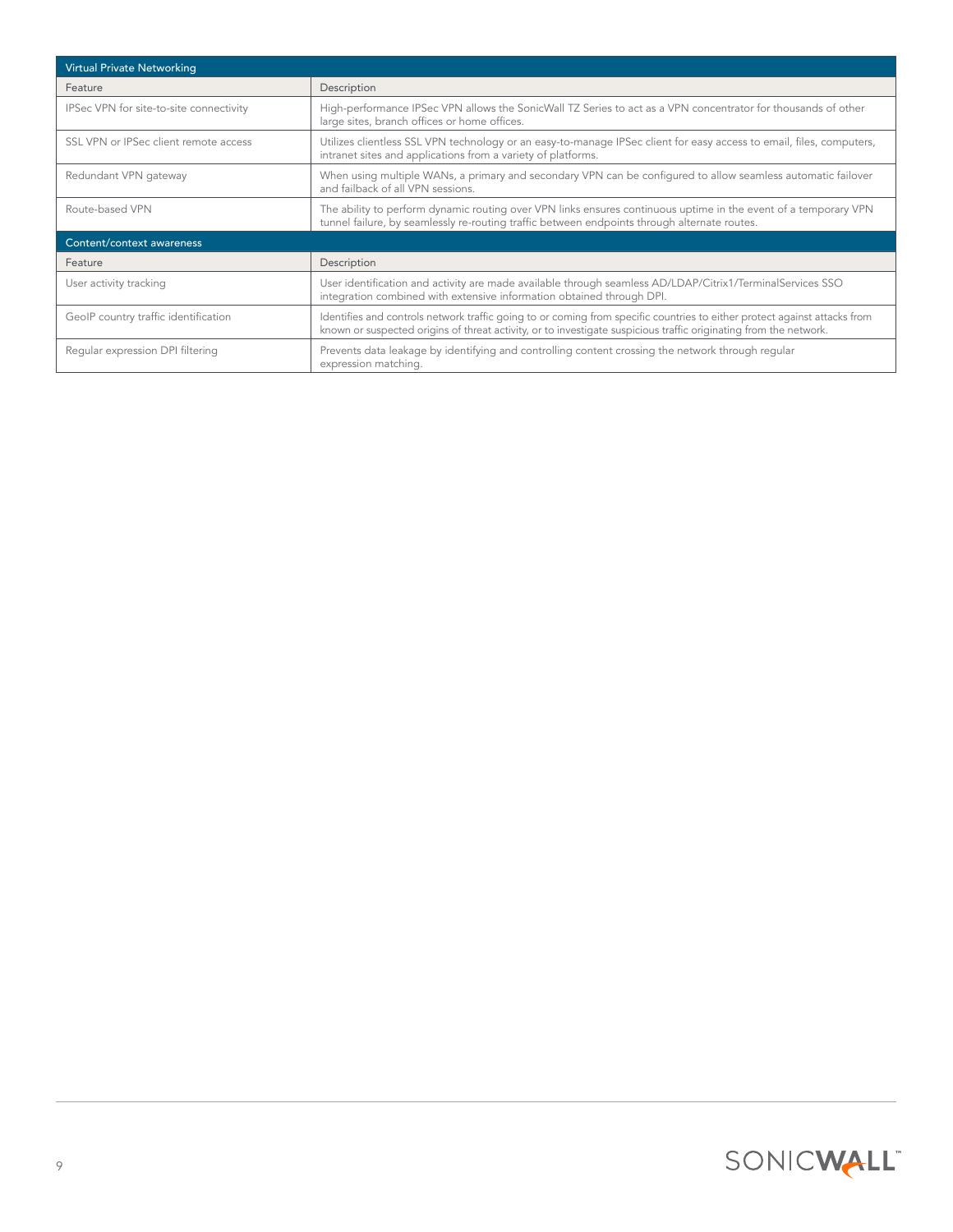# SonicWall TZ series system specifications

| Performance overview                                      | <b>SOHO</b> series                                                                                                                                              | TZ300 series     | TZ400 series                                                                                          | TZ500 series                              | TZ600 series                     |
|-----------------------------------------------------------|-----------------------------------------------------------------------------------------------------------------------------------------------------------------|------------------|-------------------------------------------------------------------------------------------------------|-------------------------------------------|----------------------------------|
| Operating system                                          | SonicOS 5.9x/<br>6.2.x                                                                                                                                          |                  |                                                                                                       | SonicOS 6.2.x                             |                                  |
| Security processor                                        | 2 x 400 MHz /<br>$2 \times 800$ MHz                                                                                                                             | 2 x 800 MHz      | 4 x 800 MHz                                                                                           | $4 \times 1$ GHz                          | 4 x 1.4 GHz                      |
| Memory (RAM)                                              | 512 MB / 1GB                                                                                                                                                    | 1 GB             | 1 GB                                                                                                  | 1 GB                                      | 1 GB                             |
| Memory (flash)                                            | 32 MB / 64 MB                                                                                                                                                   | 64 MB            | 64 MB                                                                                                 | 64 MB                                     | 64 MB                            |
| 1 GbE copper interfaces                                   | 5                                                                                                                                                               | 5                | $\overline{7}$                                                                                        | 8                                         | 10                               |
| Expansion                                                 | <b>USB</b>                                                                                                                                                      | <b>USB</b>       | <b>USB</b>                                                                                            | 2 USB                                     | Expansion Slot (Rear)*,<br>2 USB |
| Firewall inspection throughput <sup>1</sup>               | 300 Mbps                                                                                                                                                        | 750 Mbps         | 1,300 Mbps                                                                                            | 1,400 Mbps                                | 1,500 Mbps                       |
| Full DPI throughput <sup>2</sup>                          | 50 Mbps                                                                                                                                                         | 100 Mbps         | 300 Mbps                                                                                              | 400 Mbps                                  | 500 Mbps                         |
| Application inspection throughput <sup>2</sup>            |                                                                                                                                                                 | 300 Mbps         | 900 Mbps                                                                                              | 1,000 Mbps                                | 1,100 Mbps                       |
| IPS throughput <sup>2</sup>                               | 100 Mbps                                                                                                                                                        | 300 Mbps         | 900 Mbps                                                                                              | 1,000 Mbps                                | 1,100 Mbps                       |
| Anti-malware inspection throughput <sup>2</sup>           | 50 Mbps                                                                                                                                                         | 100 Mbps         | 300 Mbps                                                                                              | 400 Mbps                                  | 500 Mbps                         |
| IMIX throughput <sup>3</sup>                              | 60 Mbps                                                                                                                                                         | 200 Mbps         | 500 Mbps                                                                                              | 700 Mbps                                  | 900 Mbps                         |
| SSL inspection and decryption throughput<br>$(DPI SSL)^2$ | 15 Mbps                                                                                                                                                         | 45 Mbps          | 100 Mbps                                                                                              | 150 Mbps                                  | 200 Mbps                         |
| IPSec VPN throughput <sup>3</sup>                         | 100 Mbps                                                                                                                                                        | 300 Mbps         | 900 Mbps                                                                                              | 1,000 Mbps                                | 1,100 Mbps                       |
| Connections per second                                    | 1,800                                                                                                                                                           | 5,000            | 6,000                                                                                                 | 8,000                                     | 12,000                           |
| Maximum connections (SPI)                                 | 10,000                                                                                                                                                          | 50,000           | 100,000                                                                                               | 125,000                                   | 150,000                          |
| Maximum connections (DPI)                                 | 10,000                                                                                                                                                          | 50,000           | 90,000                                                                                                | 100,000                                   | 125,000                          |
| Single Sign-On (SSO) Users                                | 250                                                                                                                                                             | 500              | 500                                                                                                   | 500                                       | 500                              |
| <b>VLAN</b> interfaces                                    | 25                                                                                                                                                              | 25               | 50                                                                                                    | 50                                        | 50                               |
| SonicPoints supported (maximum)                           | $\overline{2}$                                                                                                                                                  | 8                | 16                                                                                                    | 16                                        | 24                               |
| X-Series switch models supported                          | Not available                                                                                                                                                   |                  |                                                                                                       | X1008/P, X1018/P, X1026/P, X1052/P, X4012 |                                  |
| <b>VPN</b>                                                | <b>SOHO</b> series                                                                                                                                              | TZ300 series     | TZ400 series                                                                                          | TZ500 series                              | TZ600 series                     |
| Site-to-site VPN tunnels                                  | 10                                                                                                                                                              | 10               | 20                                                                                                    | 25                                        | 50                               |
| IPSec VPN clients (maximum)                               | 1(5)                                                                                                                                                            | 1(10)            | 2(25)                                                                                                 | 2(25)                                     | 2(25)                            |
| SSL VPN licenses (maximum)                                | 1(10)                                                                                                                                                           | 1(50)            | 2(100)                                                                                                | 2(150)                                    | 2(200)                           |
| Virtual assist bundled (maximum)                          | $\overline{\phantom{a}}$                                                                                                                                        | 1 (30-day trial) | 1 (30-day trial)                                                                                      | 1 (30-day trial)                          | 1 (30-day trial)                 |
| Encryption/authentication                                 |                                                                                                                                                                 |                  | DES, 3DES, AES (128, 192, 256-bit), MD5, SHA-1, Suite B Cryptography                                  |                                           |                                  |
| Key exchange                                              |                                                                                                                                                                 |                  | Diffie Hellman Groups 1, 2, 5, 14                                                                     |                                           |                                  |
| Route-based VPN                                           |                                                                                                                                                                 |                  | RIP, OSPF                                                                                             |                                           |                                  |
| Certificate support                                       |                                                                                                                                                                 |                  | Verisign, Thawte, Cybertrust, RSA Keon, Entrust and Microsoft CA for SonicWall-to-SonicWall VPN, SCEP |                                           |                                  |
| VPN features                                              | Dead Peer Detection, DHCP Over VPN, IPSec NAT Traversal, Redundant VPN Gateway, Route-based VPN                                                                 |                  |                                                                                                       |                                           |                                  |
| Global VPN client platforms supported                     | Microsoft® Windows Vista 32/64-bit, Windows 7 32/64-bit, Windows 8.0 32/64-bit, Windows 8.1 32/64-bit, Windows 10                                               |                  |                                                                                                       |                                           |                                  |
| NetExtender                                               | Microsoft Windows Vista 32/64-bit, Windows 7, Windows 8.0 32/64-bit, Windows 8.1 32/64-bit, Mac OS X 10.4+,<br>Linux FC3+/Ubuntu 7+/OpenSUSE                    |                  |                                                                                                       |                                           |                                  |
| Mobile Connect                                            |                                                                                                                                                                 |                  | Apple® iOS, Mac OS X, Google® Android™, Kindle Fire, Windows 8.1 (Embedded)                           |                                           |                                  |
| <b>Security services</b>                                  | <b>SOHO</b> series                                                                                                                                              | TZ300 series     | TZ400 series                                                                                          | TZ500 series                              | TZ600 series                     |
| Deep Packet Inspection services                           |                                                                                                                                                                 |                  | Gateway Anti-Virus, Anti-Spyware, Intrusion Prevention, DPI SSL                                       |                                           |                                  |
| Content Filtering Service (CFS)                           | HTTP URL, HTTPS IP, keyword and content scanning, Comprehensive filtering based on file types such as ActiveX,<br>Java, Cookies for privacy, allow/forbid lists |                  |                                                                                                       |                                           |                                  |
| Enforced Client Anti-Virus and Anti-Spyware               |                                                                                                                                                                 |                  | McAfee®                                                                                               |                                           |                                  |
| Comprehensive Anti-Spam Service                           | Supported                                                                                                                                                       |                  |                                                                                                       |                                           |                                  |
| Application Visualization                                 | No                                                                                                                                                              | Yes              | Yes                                                                                                   | Yes                                       | Yes                              |
| <b>Application Control</b>                                | Yes                                                                                                                                                             | Yes              | Yes                                                                                                   | Yes                                       | Yes                              |
| Capture Advanced Threat Protection                        | No                                                                                                                                                              | Yes              | Yes                                                                                                   | Yes                                       | Yes                              |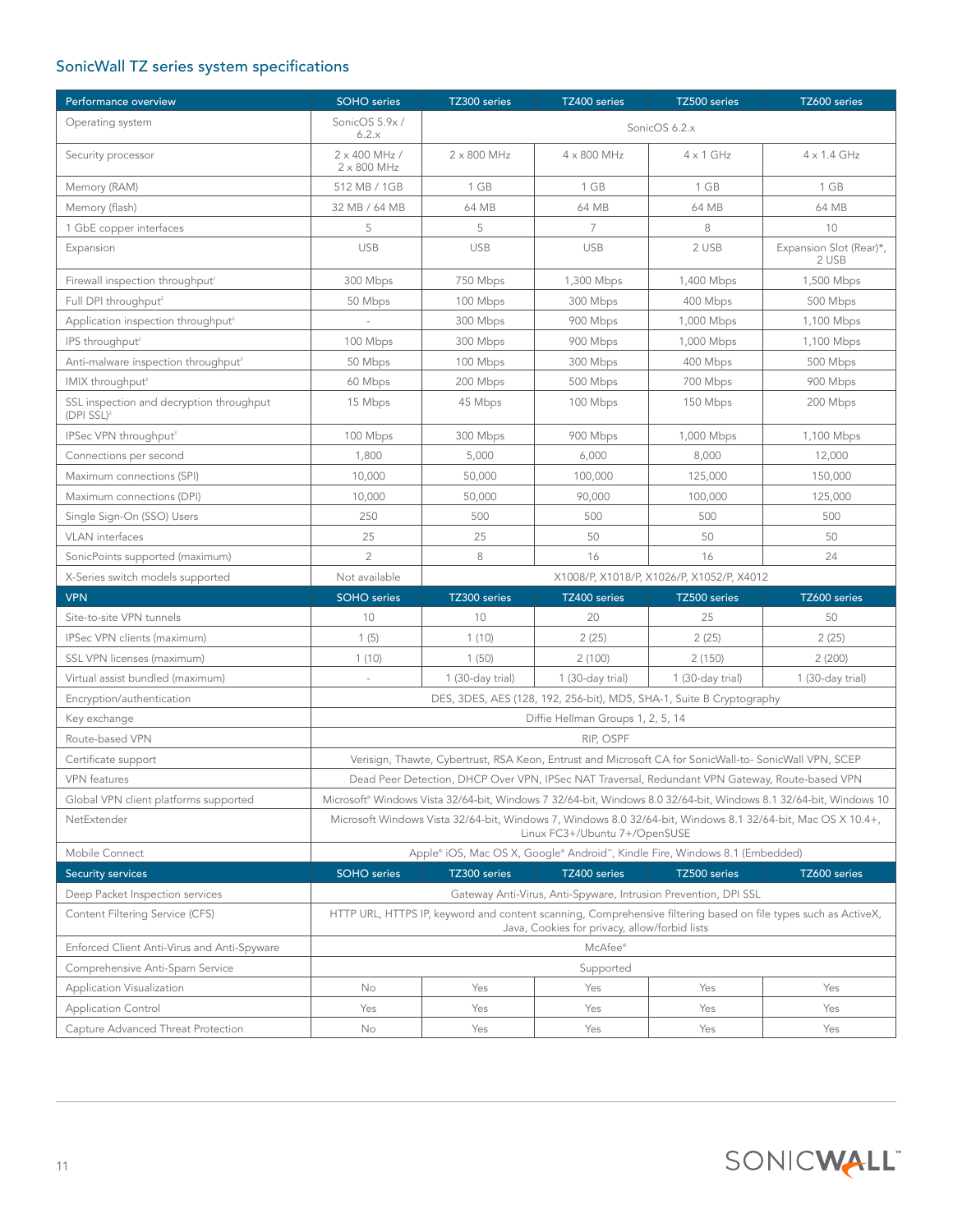# SonicWall TZ series system specifications con't

| Networking                                    | <b>SOHO</b> series                                                                                                                                                                               | TZ300 series                                                                                                                                                                 | TZ400 series                                                                                                                                                                 | TZ500 series                                                                                                                                                                 | TZ600 series                                                                                                                                                |
|-----------------------------------------------|--------------------------------------------------------------------------------------------------------------------------------------------------------------------------------------------------|------------------------------------------------------------------------------------------------------------------------------------------------------------------------------|------------------------------------------------------------------------------------------------------------------------------------------------------------------------------|------------------------------------------------------------------------------------------------------------------------------------------------------------------------------|-------------------------------------------------------------------------------------------------------------------------------------------------------------|
| IP address assignment                         | Static, (DHCP, PPPoE, L2TP and PPTP client), Internal DHCP server, DHCP relay                                                                                                                    |                                                                                                                                                                              |                                                                                                                                                                              |                                                                                                                                                                              |                                                                                                                                                             |
| NAT modes                                     | 1:1, 1:many, many:1, many:many, flexible NAT (overlapping IPs), PAT, transparent mode                                                                                                            |                                                                                                                                                                              |                                                                                                                                                                              |                                                                                                                                                                              |                                                                                                                                                             |
| Routing protocols <sup>4</sup>                | BGP <sup>4</sup> , OSPF, RIPv1/v2, static routes, policy-based routing, multicast                                                                                                                |                                                                                                                                                                              |                                                                                                                                                                              |                                                                                                                                                                              |                                                                                                                                                             |
| QoS                                           | Bandwidth priority, max bandwidth, guaranteed bandwidth, DSCP marking, 802.1e (WMM)                                                                                                              |                                                                                                                                                                              |                                                                                                                                                                              |                                                                                                                                                                              |                                                                                                                                                             |
| Authentication                                | XAUTH/RADIUS,<br>XAUTH/RADIUS, Active Directory, SSO, LDAP, Novell, internal user database,<br>Active Directory,<br>Terminal Services, Citrix<br>SSO, LDAP, Novell,<br>internal user<br>database |                                                                                                                                                                              |                                                                                                                                                                              |                                                                                                                                                                              |                                                                                                                                                             |
| Local user database                           |                                                                                                                                                                                                  | 150                                                                                                                                                                          |                                                                                                                                                                              |                                                                                                                                                                              | 250                                                                                                                                                         |
| VoIP                                          |                                                                                                                                                                                                  |                                                                                                                                                                              | Full H.323v1-5, SIP                                                                                                                                                          |                                                                                                                                                                              |                                                                                                                                                             |
| Standards                                     |                                                                                                                                                                                                  |                                                                                                                                                                              | TCP/IP, UDP, ICMP, HTTP, HTTPS, IPSec, ISAKMP/IKE, SNMP, DHCP, PPPoE, L2TP, PPTP, RADIUS, IEEE 802.3                                                                         |                                                                                                                                                                              |                                                                                                                                                             |
| Certifications                                |                                                                                                                                                                                                  |                                                                                                                                                                              | FIPS 140-2 (with Suite B) Level 2, UC APL, VPNC, IPv6 (Phase 2), ICSA Network Firewall, ICSA Anti-virus                                                                      |                                                                                                                                                                              |                                                                                                                                                             |
| Certifications pending                        |                                                                                                                                                                                                  |                                                                                                                                                                              | Common Criteria NDPP                                                                                                                                                         |                                                                                                                                                                              |                                                                                                                                                             |
| Common Access Card (CAC)                      |                                                                                                                                                                                                  |                                                                                                                                                                              | Supported                                                                                                                                                                    |                                                                                                                                                                              |                                                                                                                                                             |
| High availability                             | No                                                                                                                                                                                               | Active/standby                                                                                                                                                               | Active/standby                                                                                                                                                               | Active/standby<br>with stateful<br>synchronization                                                                                                                           | Active/standby with<br>stateful synchronization                                                                                                             |
| Hardware                                      | <b>SOHO</b> series                                                                                                                                                                               | TZ300 series                                                                                                                                                                 | TZ400 series                                                                                                                                                                 | TZ500 series                                                                                                                                                                 | TZ600 series                                                                                                                                                |
| Form factor                                   |                                                                                                                                                                                                  |                                                                                                                                                                              | Desktop                                                                                                                                                                      |                                                                                                                                                                              |                                                                                                                                                             |
| Power supply (W)                              | 24W external                                                                                                                                                                                     | 24W external                                                                                                                                                                 | 24W external                                                                                                                                                                 | 36W external                                                                                                                                                                 | 60W external                                                                                                                                                |
| Maximum power consumption (W)                 | 6.4 / 11.3                                                                                                                                                                                       | 6.9/12.0                                                                                                                                                                     | 9.2 / 13.8                                                                                                                                                                   | 13.4 / 17.7                                                                                                                                                                  | 16.1                                                                                                                                                        |
| Input power                                   |                                                                                                                                                                                                  |                                                                                                                                                                              | 100 to 240 VAC, 50-60 Hz, 1 A                                                                                                                                                |                                                                                                                                                                              |                                                                                                                                                             |
| Total heat dissipation                        | 21.8 / 38.7 BTU                                                                                                                                                                                  | 23.5 / 40.9 BTU                                                                                                                                                              | 31.3 / 47.1 BTU                                                                                                                                                              | 45.9 / 60.5 BTU                                                                                                                                                              | 55.1 BTU                                                                                                                                                    |
| Dimensions                                    | 3.6x14.1x19cm                                                                                                                                                                                    | 3.5x13.4x19cm                                                                                                                                                                | 3.5x13.4x19cm                                                                                                                                                                | 3.5x15x22.5cm                                                                                                                                                                | 3.5x18x28cm                                                                                                                                                 |
| Weight                                        | 0.34 kg / 0.75 lbs<br>0.48 kg / 1.06 lbs                                                                                                                                                         | 0.73 kg / 1.61 lbs<br>0.84 kg / 1.85 lbs                                                                                                                                     | 0.73 kg / 1.61 lbs<br>0.84 kg / 1.85 lbs                                                                                                                                     | 0.92 kg / 2.03 lbs<br>1.05 kg / 2.31 lbs                                                                                                                                     | 1.47 kg / 3.24 lbs                                                                                                                                          |
| WEEE weight                                   | 0.80 kg / 1.76 lbs<br>0.94 kg / 2.07 lbs                                                                                                                                                         | 1.15 kg / 2.53 lbs<br>1.26 kg / 2.78 lbs                                                                                                                                     | 1.15 kg / 2.53 lbs<br>1.26 kg / 2.78 lbs                                                                                                                                     | 1.34 kg / 2.95 lbs<br>1.48 kg / 3.26 lbs                                                                                                                                     | 1.89 kg /4.16 lbs                                                                                                                                           |
| Shipping weight                               | 1.20 kg / 2.64 lbs<br>1.34 kg / 2.95 lbs                                                                                                                                                         | 1.37 kg / 3.02 lbs<br>1.48 kg / 3.26 lbs                                                                                                                                     | 1.37 kg / 3.02 lbs<br>1.48 kg / 3.26 lbs                                                                                                                                     | 1.93 kg / 4.25 lbs<br>2.07 kg / 4.56 lbs                                                                                                                                     | 2.48 kg / 5.47 lbs                                                                                                                                          |
| MTBF (years)                                  | 30/15                                                                                                                                                                                            | 28/14                                                                                                                                                                        | 27/13                                                                                                                                                                        | 20/12                                                                                                                                                                        | 18                                                                                                                                                          |
| Environment                                   |                                                                                                                                                                                                  |                                                                                                                                                                              | 40-105° F, 0-40° C                                                                                                                                                           |                                                                                                                                                                              |                                                                                                                                                             |
| Humidity                                      |                                                                                                                                                                                                  |                                                                                                                                                                              | 5-95% non-condensing                                                                                                                                                         |                                                                                                                                                                              |                                                                                                                                                             |
| Regulatory                                    | <b>SOHO</b> series                                                                                                                                                                               | TZ300 series                                                                                                                                                                 | TZ400 series                                                                                                                                                                 | TZ500 series                                                                                                                                                                 | TZ600 series                                                                                                                                                |
| Regulatory model (wired)                      | APL31-0B9                                                                                                                                                                                        | APL28-0B4                                                                                                                                                                    | APL28-0B4                                                                                                                                                                    | APL29-0B6                                                                                                                                                                    | APL30-0B8                                                                                                                                                   |
| Major regulatory compliance (wired models)    | FCC Class B, ICES<br>Class B, CE (EMC,<br>LVD, RoHS), C-Tick,<br>VCCI Class B, UL,<br>cUL, TUV/GS, CB,<br>Mexico CoC by UL,<br>WEEE, REACH,<br><b>KCC/MSIP</b>                                   | FCC Class B, ICES<br>Class B, CE (EMC,<br>LVD, RoHS), C-Tick,<br>VCCI Class B, UL,<br>cUL, TUV/GS, CB,<br>Mexico CoC by UL,<br>WEEE, REACH,<br><b>KCC/MSIP</b>               | FCC Class B, ICES<br>Class B, CE (EMC,<br>LVD, RoHS), C-Tick,<br>VCCI Class B, UL,<br>cUL, TUV/GS, CB,<br>Mexico CoC by UL,<br>WEEE, REACH,<br><b>KCC/MSIP</b>               | FCC Class B, ICES<br>Class B, CE (EMC,<br>LVD, RoHS), C-Tick,<br>VCCI Class B, UL,<br>cUL, TUV/GS, CB,<br>Mexico CoC by UL,<br>WEEE, REACH,<br><b>BSMI, KCC/MSIP</b>         | FCC Class A, ICES<br>Class A, CE (EMC, LVD,<br>RoHS), C-Tick, VCCI<br>Class A, UL cUL, TUV/<br>GS, CB, Mexico CoC<br>by UL, WEEE, REACH,<br><b>KCC/MSIP</b> |
| Regulatory model (wireless)                   | APL41-0BA                                                                                                                                                                                        | APL28-0B5                                                                                                                                                                    | APL28-0B5                                                                                                                                                                    | APL29-0B7                                                                                                                                                                    |                                                                                                                                                             |
| Major regulatory compliance (wireless models) | FCC Class B, FCC<br>RF ICES Class B,<br>IC RF CE (R&TTE,<br>EMC, LVD, RoHS),<br>RCM, VCCI Class<br>B, MIC/TELEC, UL,<br>cUL, TUV/GS, CB,<br>Mexico CoC by UL,<br>WEEE, REACH                     | FCC Class B, FCC<br>RF ICES Class B,<br>IC RF CE (R&TTE,<br>EMC, LVD, RoHS),<br>RCM, VCCI Class<br>B, MIC/TELEC, UL,<br>cUL, TUV/GS, CB,<br>Mexico CoC by UL,<br>WEEE, REACH | FCC Class B, FCC<br>RF ICES Class B,<br>IC RF CE (R&TTE,<br>EMC, LVD, RoHS),<br>RCM, VCCI Class<br>B, MIC/TELEC, UL,<br>cUL, TUV/GS, CB,<br>Mexico CoC by UL,<br>WEEE, REACH | FCC Class B, FCC<br>RF ICES Class B,<br>IC RF CE (R&TTE,<br>EMC, LVD, RoHS),<br>RCM, VCCI Class<br>B, MIC/TELEC, UL,<br>cUL, TUV/GS, CB,<br>Mexico CoC by UL,<br>WEEE, REACH |                                                                                                                                                             |